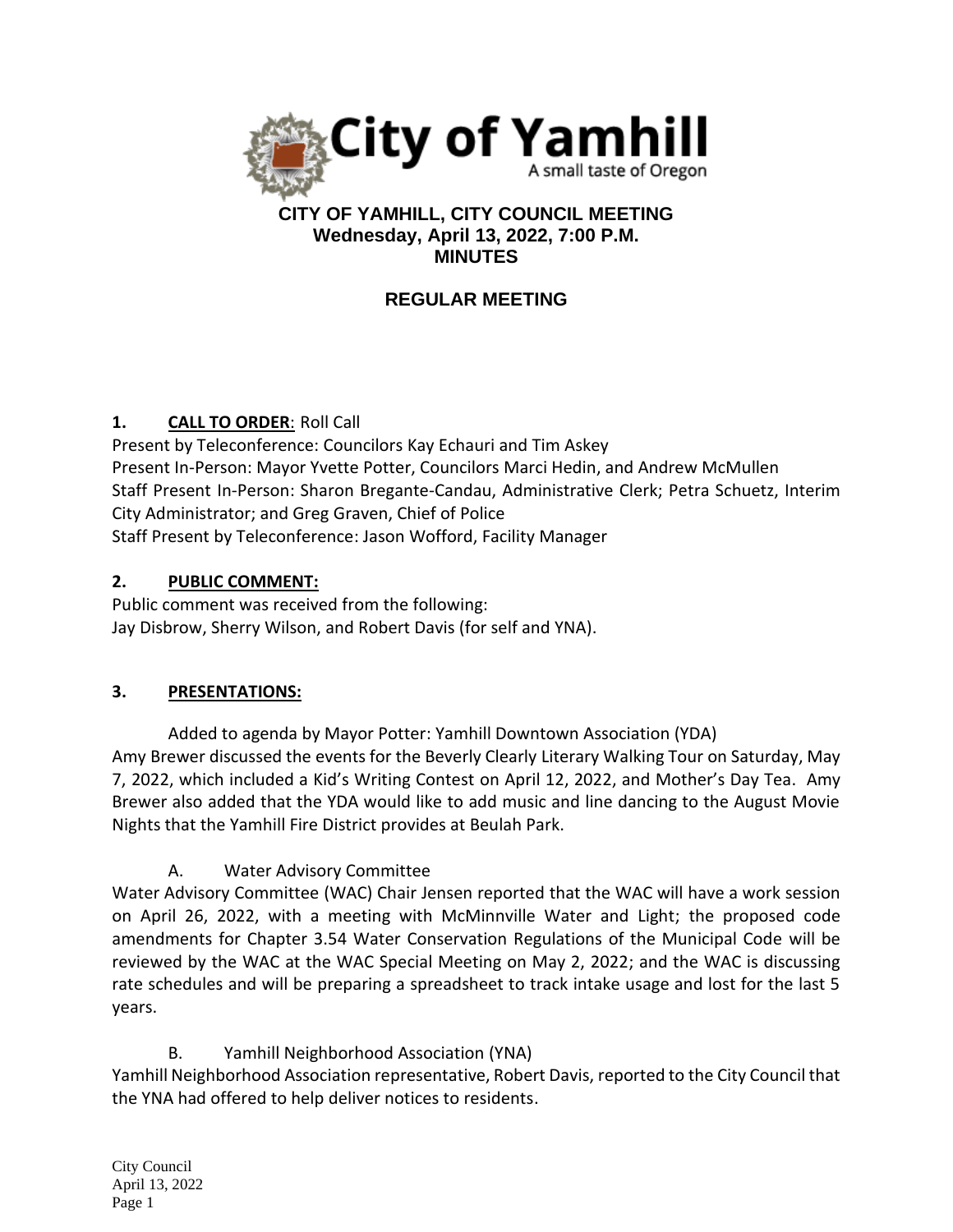#### **4. UNFINISHED BUSINESS:**

A. None

### **5. NEW BUSINESS:**

A. Proclamation: Showing City of Yamhill Support of Child Abuse Prevention Month - April 2022

Mayor Potter read the Proclamation and encouraged everyone to support Child Abuse Prevention Month by wearing blue on April 21, 2022.

B. Amendment to Ordinance Municipal Code Chapter 3.54 WATER CONSERVATION REGULATIONS

Motion by Hedin, seconded by Echauri, to table the  $1<sup>st</sup>$  reading and public hearing of the Amendment to Ordinance Municipal Code Chapter 3.54 WATER CONSERVATION REGULATIONS to the City Council meeting next month so that the WAC can review, and City Council will have the  $1<sup>st</sup>$  and  $2<sup>nd</sup>$  reading and public hearing in May.

Roll call: Ayes: Potter, Echauri, Hedin, McMullen, and Askey Nays: None

The motion carried.

 C. Executive Recruitment and/or Restructuring Motion by Echauri, seconded by McMullen, to direct staff to proceed to recruit for a City Administrator.

Roll call: Ayes: Potter, Echauri, Hedin, McMullen, and Askey Nays: None

The motion carried.

 D. Employment Handbook draft Motion by McMullen, seconded by Hedin, to continue to review the employee handbook.

Roll call: Ayes: Potter, Echauri, Hedin, McMullen, and Askey Nays: None

The motion carried.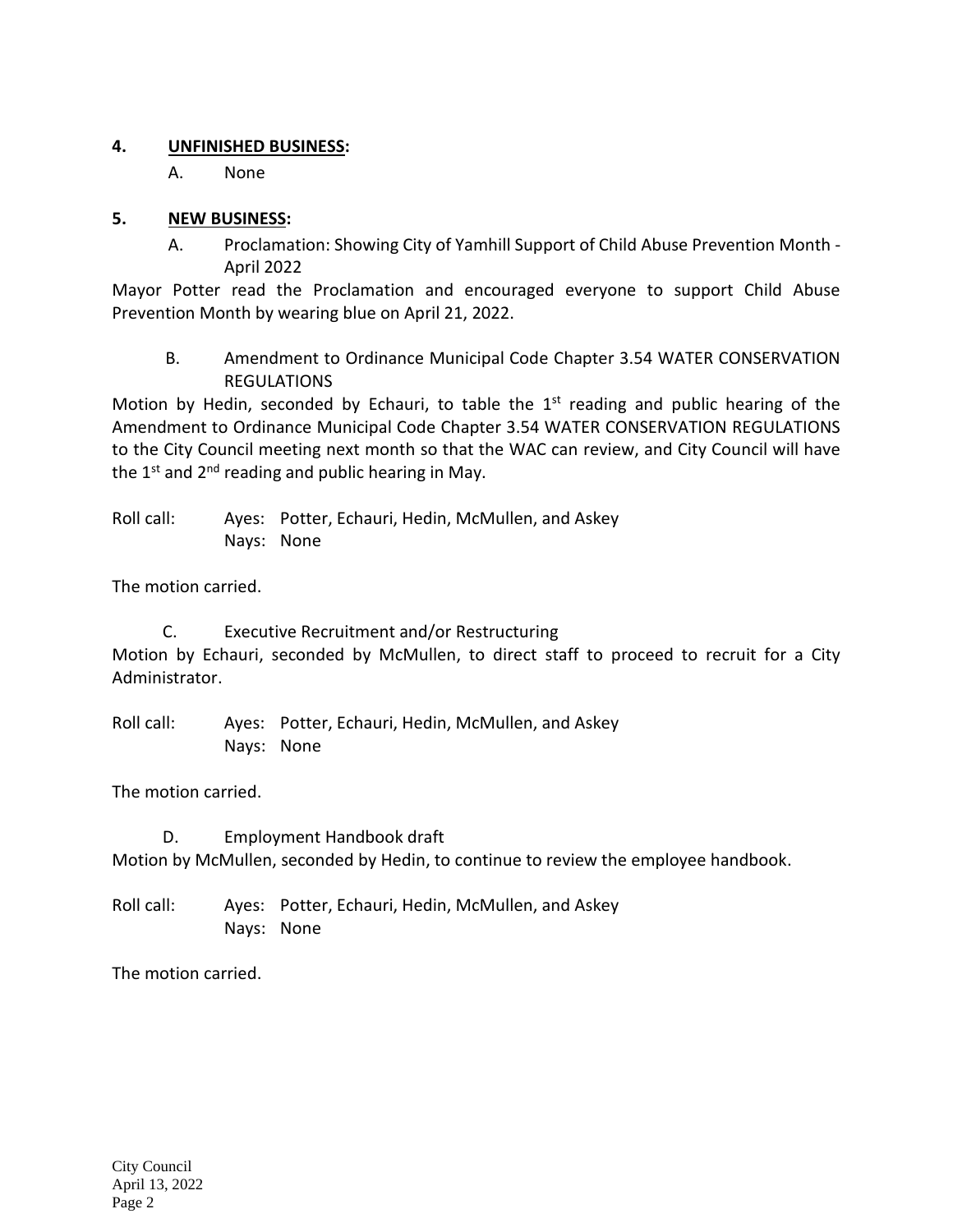### E. Payroll Services

Motion by McMullen, seconded by Hedin, to table payroll services until this was ready for a final contract review.

Roll call: Ayes: Potter, Echauri, Hedin, McMullen, and Askey Nays: None

The motion carried.

Mayor added to the agenda discussion of a public tour of the water system. Discussions were had amongst City Council Members and Wofford about what size of group, how much time allotted, liability waivers, and educational video. Wofford and Brian Jensen will work on the details of an educational tour video.

# **6. CONSENT AGENDA:** (*The items on the Consent Agenda are normally considered in a single motion. Any item may be removed for separate consideration upon request by any member of the Council.)*

- A. Approve Council Minutes
	- (1) Regular Session March 9, 2022
- B. Financial Statements July 2021 March 2022

Motion by Echauri, seconded by Potter, to approve the Consent Agenda.

Roll call: Ayes: Potter, Hedin, Echauri, McMullen and Askey Nays: None

The motion carried.

# **7. DEPARTMENT REPORTS:**

A. City Administration Report – combination of all Departments with responses to previous month's public comment questions

Schuetz provided the following dates for the Budget Committee meetings May 16, 2022 and June 6, 2022 at 6:30pm.

Discussion of a Water Town Hall meeting to present to public, where the City was, where the City is at, and where the City is going to be held in the June/July 2022 timeframe.

Wofford provided a reminder to the users of Beulah Park to pick up after their dogs and that there were doggie bags for this provided at Beulah Park.

Mayor Potter directed Schuetz to request the goals – what they would like to accomplish from the Planning Commission, Water Advisory Committee and Budget Committee for at least the next fiscal year.

B. Mayor Comments

None.

City Council April 13, 2022 Page 3